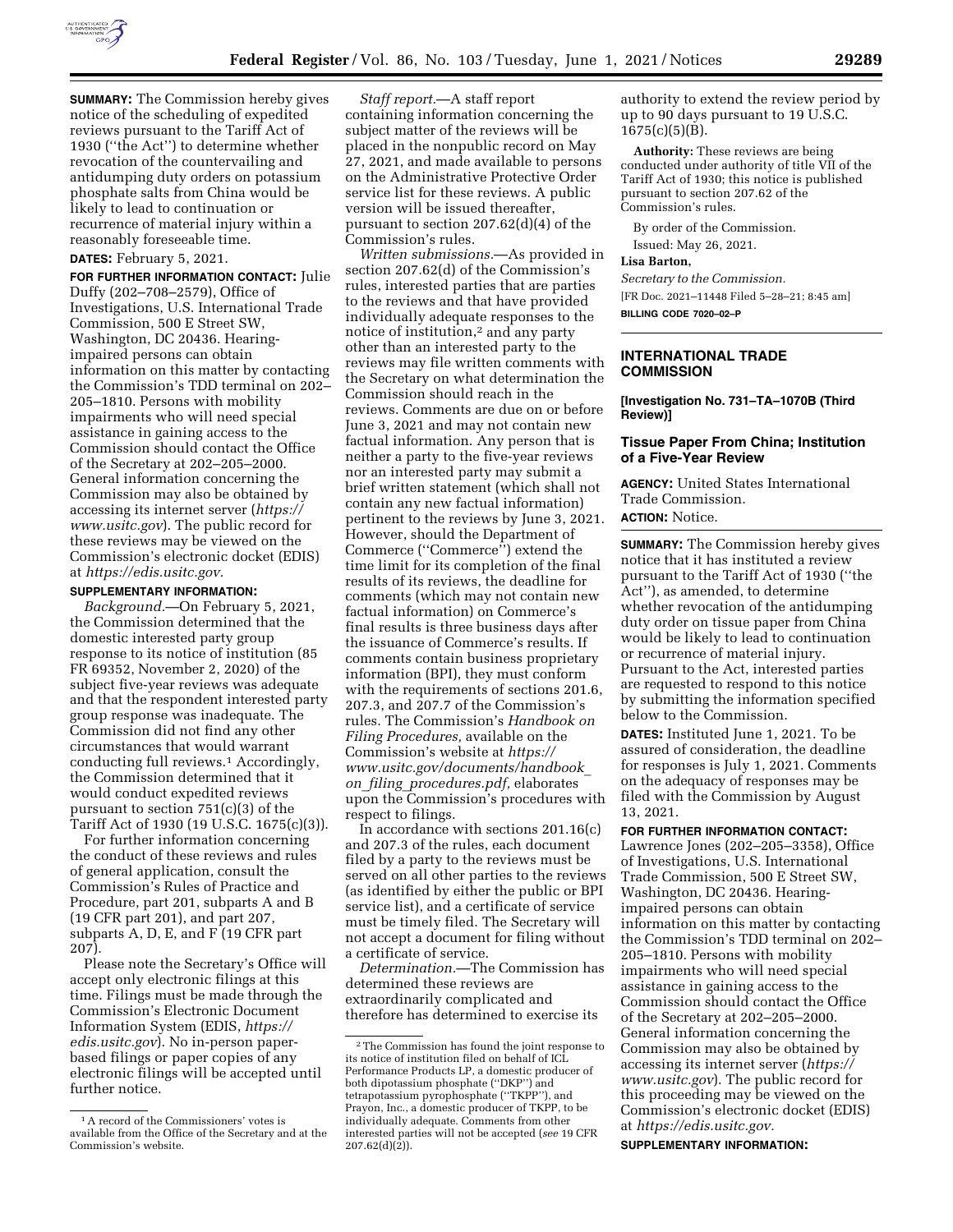*Background.*—On March 30, 2005, the Department of Commerce (''Commerce'') issued an antidumping duty order on imports of tissue paper from China (70 FR 16223). Following the five-year reviews by Commerce and the Commission, effective July 20, 2010, Commerce issued a continuation of the antidumping duty order on imports of tissue paper from China (75 FR 42067). Following the second five-year reviews by Commerce and the Commission, effective July 12, 2016, Commerce issued a continuation of the antidumping duty order on imports of tissue paper from China (81 FR 45128). The Commission is now conducting a third review pursuant to section 751(c) of the Act, as amended (19 U.S.C. 1675(c)), to determine whether revocation of the order would be likely to lead to continuation or recurrence of material injury to the domestic industry within a reasonably foreseeable time. Provisions concerning the conduct of this proceeding may be found in the Commission's Rules of Practice and Procedure at 19 CFR part 201, subparts A and B, and 19 CFR part 207, subparts A and F. The Commission will assess the adequacy of interested party responses to this notice of institution to determine whether to conduct a full review or an expedited review. The Commission's determination in any expedited review will be based on the facts available, which may include information provided in response to this notice.

*Definitions.*—The following definitions apply to this review:

(1) *Subject Merchandise* is the class or kind of merchandise that is within the scope of the five-year review, as defined by the Department of Commerce.

(2) The *Subject Country* in this review is China.

(3) The *Domestic Like Product* is the domestically produced product or products which are like, or in the absence of like, most similar in characteristics and uses with, the *Subject Merchandise.* In its original determination and its expedited first five-year review determination, the Commission defined the *Domestic Like Product* as one like product, consisting of all tissue paper; certain Commissioners defined the *Domestic Like Product* differently, consisting of two domestic like products—bulk tissue paper and consumer tissue paper. In its full second five-year review determination, the Commission defined the *Domestic Like Product* as one like product, consisting of all tissue paper.

(4) The *Domestic Industry* is the U.S. producers as a whole of the *Domestic Like Product,* or those producers whose collective output of the *Domestic Like Product* constitutes a major proportion of the total domestic production of the product. In its original determination and its expedited first five-year review determination, the Commission defined the *Domestic Industry* as all domestic producers of tissue paper; certain Commissioners defined two domestic industries, one producing bulk tissue paper and the other producing consumer tissue paper. In its full second five-year review determination, the Commission defined the *Domestic Industry* as all domestic producers of tissue paper.

(5) An *Importer* is any person or firm engaged, either directly or through a parent company or subsidiary, in importing the *Subject Merchandise* into the United States from a foreign manufacturer or through its selling agent.

*Participation in the proceeding and public service list.*—Persons, including industrial users of the *Subject Merchandise* and, if the merchandise is sold at the retail level, representative consumer organizations, wishing to participate in the proceeding as parties must file an entry of appearance with the Secretary to the Commission, as provided in § 201.11(b)(4) of the Commission's rules, no later than 21 days after publication of this notice in the **Federal Register**. The Secretary will maintain a public service list containing the names and addresses of all persons, or their representatives, who are parties to the proceeding.

Former Commission employees who are seeking to appear in Commission five-year reviews are advised that they may appear in a review even if they participated personally and substantially in the corresponding underlying original investigation or an earlier review of the same underlying investigation. The Commission's designated agency ethics official has advised that a five-year review is not the same particular matter as the underlying original investigation, and a five-year review is not the same particular matter as an earlier review of the same underlying investigation for purposes of 18 U.S.C. 207, the post-employment statute for Federal employees, and Commission rule 201.15(b) (19 CFR 201.15(b)), 79 FR 3246 (Jan. 17, 2014), 73 FR 24609 (May 5, 2008). Consequently, former employees are not required to seek Commission approval to appear in a review under Commission rule 19 CFR 201.15, even if the corresponding underlying original investigation or an earlier review of the same underlying investigation was pending when they were Commission

employees. For further ethics advice on this matter, contact Charles Smith, Office of the General Counsel, at 202– 205–3408.

*Limited disclosure of business proprietary information (BPI) under an administrative protective order (APO) and APO service list.*—Pursuant to § 207.7(a) of the Commission's rules, the Secretary will make BPI submitted in this proceeding available to authorized applicants under the APO issued in the proceeding, provided that the application is made no later than 21 days after publication of this notice in the **Federal Register**. Authorized applicants must represent interested parties, as defined in 19 U.S.C. 1677(9), who are parties to the proceeding. A separate service list will be maintained by the Secretary for those parties authorized to receive BPI under the APO.

*Certification.*—Pursuant to § 207.3 of the Commission's rules, any person submitting information to the Commission in connection with this proceeding must certify that the information is accurate and complete to the best of the submitter's knowledge. In making the certification, the submitter will acknowledge that information submitted in response to this request for information and throughout this proceeding or other proceeding may be disclosed to and used: (i) By the Commission, its employees and Offices, and contract personnel (a) for developing or maintaining the records of this or a related proceeding, or (b) in internal investigations, audits, reviews, and evaluations relating to the programs, personnel, and operations of the Commission including under 5 U.S.C. Appendix 3; or (ii) by U.S. government employees and contract personnel, solely for cybersecurity purposes. All contract personnel will sign appropriate nondisclosure agreements.

*Written submissions.*—Pursuant to § 207.61 of the Commission's rules, each interested party response to this notice must provide the information specified below. The deadline for filing such responses is July 1, 2021. Pursuant to § 207.62(b) of the Commission's rules, eligible parties (as specified in Commission rule 207.62(b)(1)) may also file comments concerning the adequacy of responses to the notice of institution and whether the Commission should conduct an expedited or full review. The deadline for filing such comments is August 13, 2021. All written submissions must conform with the provisions of § 201.8 of the Commission's rules; any submissions that contain BPI must also conform with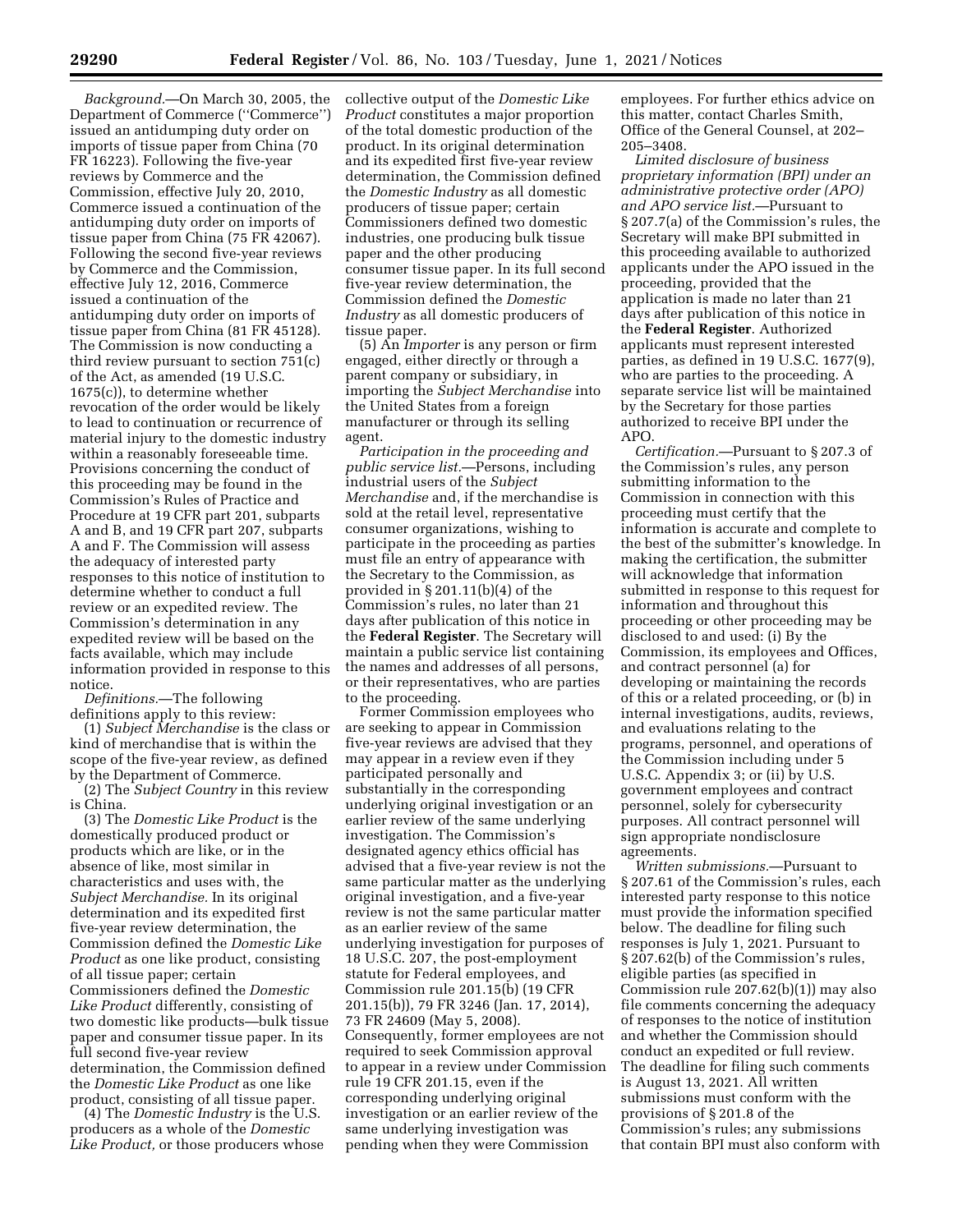the requirements of §§ 201.6, 207.3, and 207.7 of the Commission's rules. The Commission's *Handbook on Filing Procedures,* available on the Commission's website at *https:// www.usitc.gov/documents/handbook*\_ *on*\_*filing*\_*procedures.pdf,* elaborates upon the Commission's procedures with respect to filings. Also, in accordance with §§ 201.16(c) and 207.3 of the Commission's rules, each document filed by a party to the proceeding must be served on all other parties to the proceeding (as identified by either the public or APO service list as appropriate), and a certificate of service must accompany the document (if you are not a party to the proceeding you do not need to serve your response).

Please note the Secretary's Office will accept only electronic filings at this time. Filings must be made through the Commission's Electronic Document Information System (EDIS, *https:// edis.usitc.gov*). No in-person paperbased filings or paper copies of any electronic filings will be accepted until further notice.

No response to this request for information is required if a currently valid Office of Management and Budget (''OMB'') number is not displayed; the OMB number is 3117 0016/USITC No. 21–5–489, expiration date June 30, 2023. Public reporting burden for the request is estimated to average 15 hours per response. Please send comments regarding the accuracy of this burden estimate to the Office of Investigations, U.S. International Trade Commission, 500 E Street SW, Washington, DC 20436.

*Inability to provide requested information.*—Pursuant to § 207.61(c) of the Commission's rules, any interested party that cannot furnish the information requested by this notice in the requested form and manner shall notify the Commission at the earliest possible time, provide a full explanation of why it cannot provide the requested information, and indicate alternative forms in which it can provide equivalent information. If an interested party does not provide this notification (or the Commission finds the explanation provided in the notification inadequate) and fails to provide a complete response to this notice, the Commission may take an adverse inference against the party pursuant to § 776(b) of the Act (19 U.S.C. 1677e(b)) in making its determination in the review.

*Information To Be Provided in Response to This Notice of Institution:*  As used below, the term ''firm'' includes any related firms.

(1) The name and address of your firm or entity (including World Wide Web address) and name, telephone number, fax number, and Email address of the certifying official.

(2) A statement indicating whether your firm/entity is an interested party under 19 U.S.C. 1677(9) and if so, how, including whether your firm/entity is a U.S. producer of the *Domestic Like Product,* a U.S. union or worker group, a U.S. importer of the *Subject Merchandi*se, a foreign producer or exporter of the *Subject Merchandise,* a U.S. or foreign trade or business association (a majority of whose members are interested parties under the statute), or another interested party (including an explanation). If you are a union/worker group or trade/business association, identify the firms in which your workers are employed or which are members of your association.

(3) A statement indicating whether your firm/entity is willing to participate in this proceeding by providing information requested by the Commission.

(4) A statement of the likely effects of the revocation of the antidumping duty order on the *Domestic Industry* in general and/or your firm/entity specifically. In your response, please discuss the various factors specified in section 752(a) of the Act (19 U.S.C. 1675a(a)) including the likely volume of subject imports, likely price effects of subject imports, and likely impact of imports of *Subject Merchandise* on the *Domestic Industry.* 

(5) A list of all known and currently operating U.S. producers of the *Domestic Like Product.* Identify any known related parties and the nature of the relationship as defined in section 771(4)(B) of the Act (19 U.S.C.  $1677(4)(B)$ ).

(6) A list of all known and currently operating U.S. importers of the *Subject Merchandise* and producers of the *Subject Merchandise* in the *Subject Country* that currently export or have exported *Subject Merchandise* to the United States or other countries after 2015.

(7) A list of 3–5 leading purchasers in the U.S. market for the *Domestic Like Product* and the *Subject Merchandise*  (including street address, World Wide Web address, and the name, telephone number, fax number, and Email address of a responsible official at each firm).

(8) A list of known sources of information on national or regional prices for the *Domestic Like Product* or the *Subject Merchandise* in the U.S. or other markets.

(9) If you are a U.S. producer of the *Domestic Like Product,* provide the

following information on your firm's operations on that product during calendar year 2020, except as noted (report quantity data in 1,000 square meters and value data in U.S. dollars, f.o.b. plant). If you are a union/worker group or trade/business association, provide the information, on an aggregate basis, for the firms in which your workers are employed/which are members of your association.

(a) Production (quantity) and, if known, an estimate of the percentage of total U.S. production of the *Domestic Like Product* accounted for by your firm's(s') production;

(b) Capacity (quantity) of your firm to produce the *Domestic Like Product* (that is, the level of production that your establishment(s) could reasonably have expected to attain during the year, assuming normal operating conditions (using equipment and machinery in place and ready to operate), normal operating levels (hours per week/weeks per year), time for downtime, maintenance, repair, and cleanup, and a typical or representative product mix);

(c) the quantity and value of U.S. commercial shipments of the *Domestic Like Product* produced in your U.S. plant(s);

(d) the quantity and value of U.S. internal consumption/company transfers of the *Domestic Like Product*  produced in your U.S. plant(s); and

(e) the value of (i) net sales, (ii) cost of goods sold (COGS), (iii) gross profit, (iv) selling, general and administrative (SG&A) expenses, and (v) operating income of the *Domestic Like Product*  produced in your U.S. plant(s) (include both U.S. and export commercial sales, internal consumption, and company transfers) for your most recently completed fiscal year (identify the date on which your fiscal year ends).

(10) If you are a U.S. importer or a trade/business association of U.S. importers of the *Subject Merchandise*  from the *Subject Country,* provide the following information on your firm's(s') operations on that product during calendar year 2020 (report quantity data in 1,000 square meters and value data in U.S. dollars). If you are a trade/business association, provide the information, on an aggregate basis, for the firms which are members of your association.

(a) The quantity and value (landed, duty-paid but not including antidumping or countervailing duties) of U.S. imports and, if known, an estimate of the percentage of total U.S. imports of *Subject Merchandise* from the *Subject Country* accounted for by your firm's(s') imports;

(b) the quantity and value (f.o.b. U.S. port, including antidumping and/or